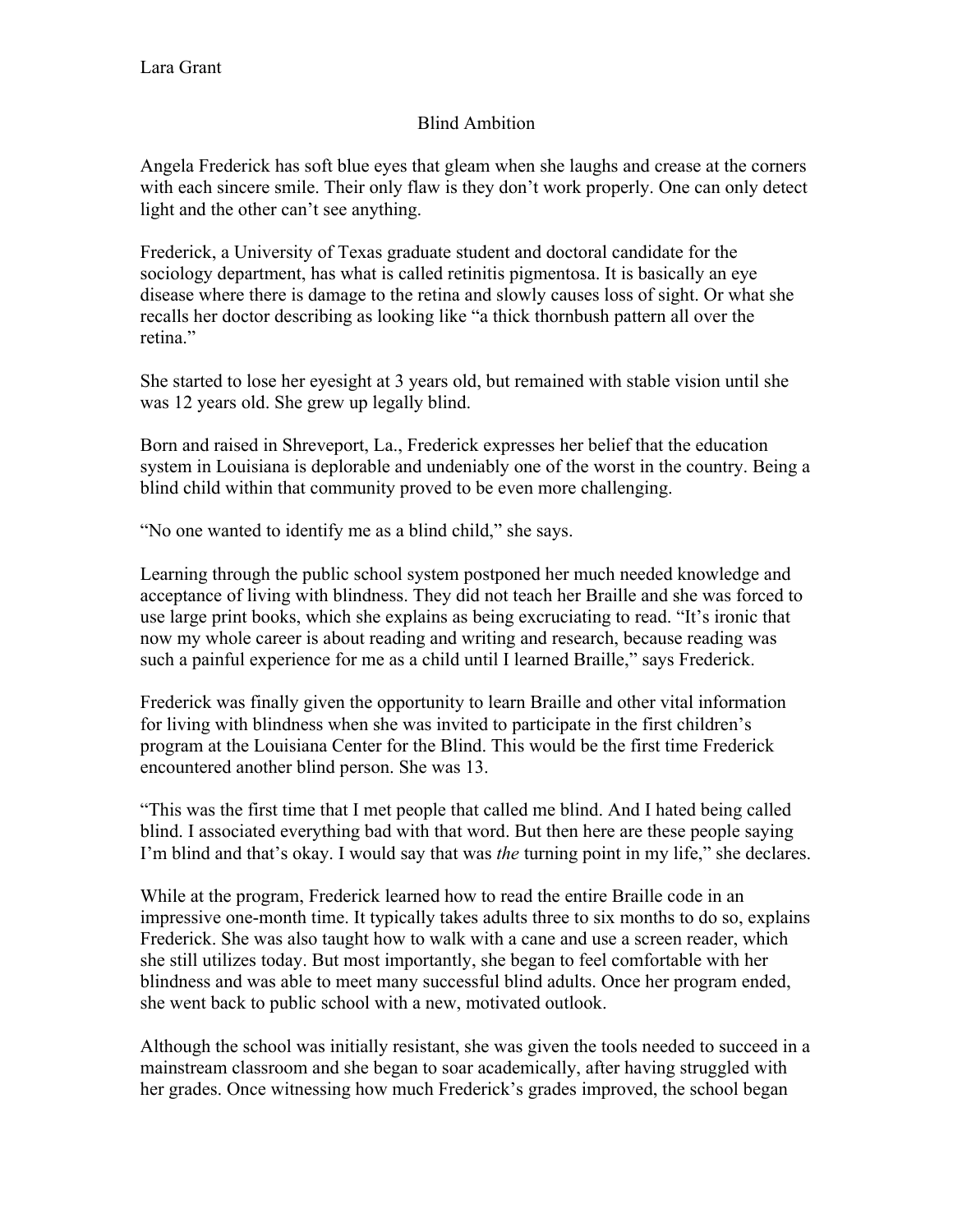asking her for advice on teaching other students with disabilities. "I just felt much more confident in myself academically and socially, and they saw that."

Failing to be taught Braille in school was not unique to either Frederick or the education system in Louisiana. Even today, only 10 percent of blind children in the United States are taught to read Braille, according to the National Federation of the Blind (NFB). Being in the minority of that percentage contributed to the success Frederick continued to experience after graduating from high school.

She went on to receive her bachelor's degree in 2000 from Guilford College, a small liberal arts school located in Greensboro, N.C. Frederick then moved to Minneapolis, Minn., where she completed a year as an AmeriCorps VISTA volunteer in a low income neighborhood. AmeriCorps VISTA is a national service program designed to fight poverty by fighting illiteracy, improving health services, and strengthening community groups, according to their website. After her service there, she worked at a student loan company for about two years, which made her decide she wanted to go to graduate school.

Hearing many good things about the Austin community and availability of resources on campus, coupled with the fact that the University of Texas was closer to home and much warmer than Minneapolis, Frederick decided to pursue her master's degree at UT in 2003. She earned her degree in public affairs and elected to continue with her education. Frederick is currently working toward her doctorate in sociology.

Her dissertation, of which only a conclusion is left to write, examines the stories that women in politics tell to explain their decisions in whether or not to run for public office. This interest in politics was sparked when the NFB had her walking down the halls of Capitol Hill in Washington, D.C., talking to members of Congress, as a highschooler.

Although she is near completion, her doctoral process hasn't been easy. When Frederick started teaching three years ago, she was initially panic stricken as she realized that all of the equipment and technology in the classrooms are operated by a touch screen. She explains that the devices are so complicated they are inaccessible to blind people. However, the liberal arts department researched the options and ordered a screen reader for her to ensure she had the tools necessary to teach a course.

UT attempts to help accommodate blind or visually impaired students and faculty like Frederick. They are able to receive class materials in Braille, large print, and electronically. Assistive technology like screen reading software and speech to text software are additionally available. This is imperative for the 40 students who registered with the Services for Students with Disabilities office in 2010, identifying themselves as living with a visual impairment.

While her technological problems were resolved, she encountered other issues as a teaching assistant. "If there were two TAs in the class, students would literally form a line to talk to the other TA and no one would want to talk to me," says Frederick. "It was